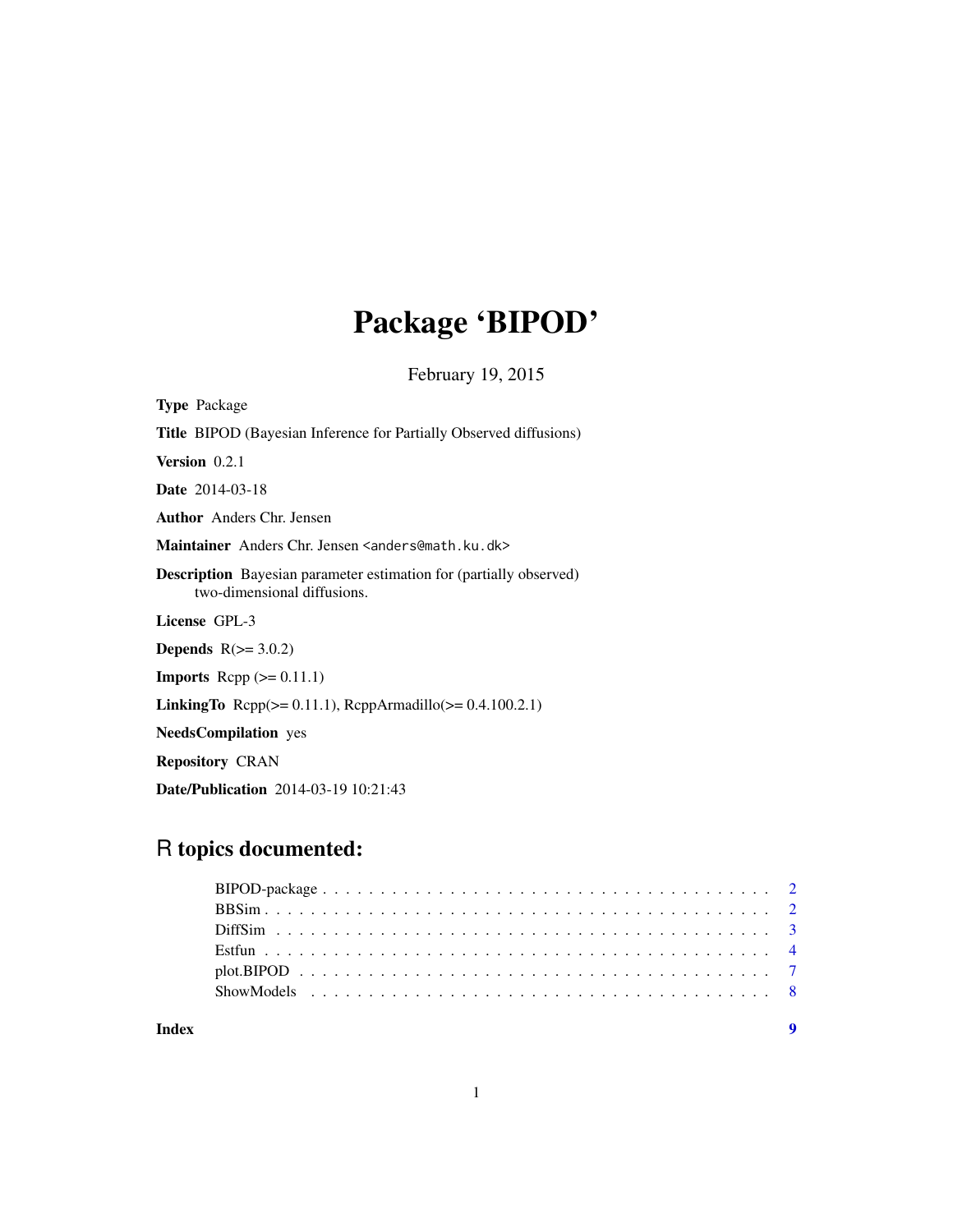<span id="page-1-0"></span>2 BBSim

BIPOD-package *Bayesian parameter estimation in two-dimensional diffusion models with affine drift.*

#### Description

This package use data augmentation and a Gibbs sampler to sample from the joint posterior of parameters and augmented data. The main function is 'Estfun' which produce an object of class 'BIPOD'. See the help page for 'Estfun' for an example.

#### Details

| Package: | <b>BIPOD</b> |
|----------|--------------|
| Type:    | Package      |
| Version: | 0.2.1        |
| Date:    | 2014-03-18   |
| License: | $GPI - 3$    |

BBSim DiffSim Estfun plot.BIPOD ShowModels

#### Author(s)

Anders Chr. Jensen

Maintainer: Anders Chr. Jensen <anders@math.ku.dk>

#### References

'Importance sampling techniques for estimation of diffusion models' by Papaspiliopoulos and Roberts, 'Statistical Methods for Stochastic Differential Equations', Monographs on Statistics and Applied Probability, Chapman and Hall, 2012 and 'Markov chain Monte Carlo approach to parameter estimation in the FitzHugh-Nagumo model' by Jensen et al, Phys. Rev. E 2012.

BBSim *Function for simulation of p dimensional Brownian bridge*

#### **Description**

Simulation of p-dimensional driftless SDE with constant diffusion, conditional on end points: dV\_t=Sigma dW\_t, conditional on V\_0 and V\_T. This function makes a call to C++ and it is therefore relatively fast.

#### Usage

```
BBSim(start, end, n, Sigma=diag(2), T, t0 = 0, seed = 1)
```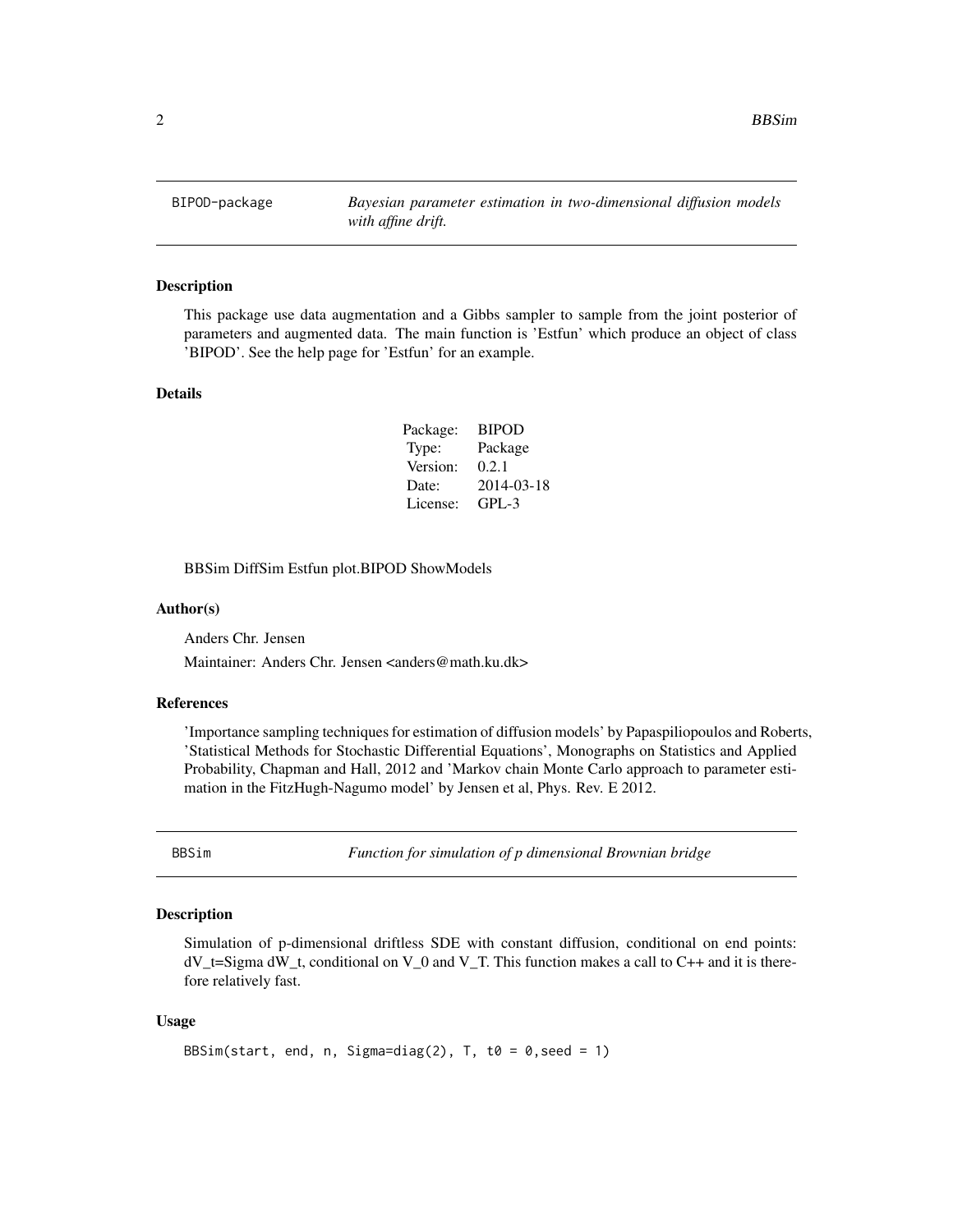#### <span id="page-2-0"></span>DiffSim 3

#### Arguments

| start | Numerical vector of length p: Starting point for the process                                    |
|-------|-------------------------------------------------------------------------------------------------|
| end   | Numerical vector of length p: Ending point for the process                                      |
| n     | Positive integer: Number of time points where the process is simulated                          |
| Sigma | $p^*p$ matrix: The diffusion matrix for the process                                             |
|       | Positive number: End of time interval.                                                          |
| t0    | Non negative number, defaults to 0. Start of time interval.                                     |
| seed  | Integer, defaults to 1. Specifies seed for random generator. If $\leq 0$ it is set<br>randomly. |

## Details

An n\*p matrix with columns representing simulations for each coordinate.

#### Value

An n\*p matrix

#### Examples

```
(tmp \leftarrow BBSim(start = c(1,2)),end = c(3,5),
             n = 10,Sigma = diag(2),
             T = 2,t0 = 0,
             seed = 1))
matplot(tmp,type="l")
```

| f<br>Di<br>Ŀ<br>t S 1 M<br>۰. |  |
|-------------------------------|--|
|-------------------------------|--|

Simulation of a 2-dimensional diffusion process. See the Model argu*ment for options.*

#### Description

Function for simulation of 2-dimensional diffusion processes, using the Euler-maruyama scheme.

#### Usage

```
DiffSim(n, start, Delta, driftpar, Sigma, seed, thin=1, Model)
```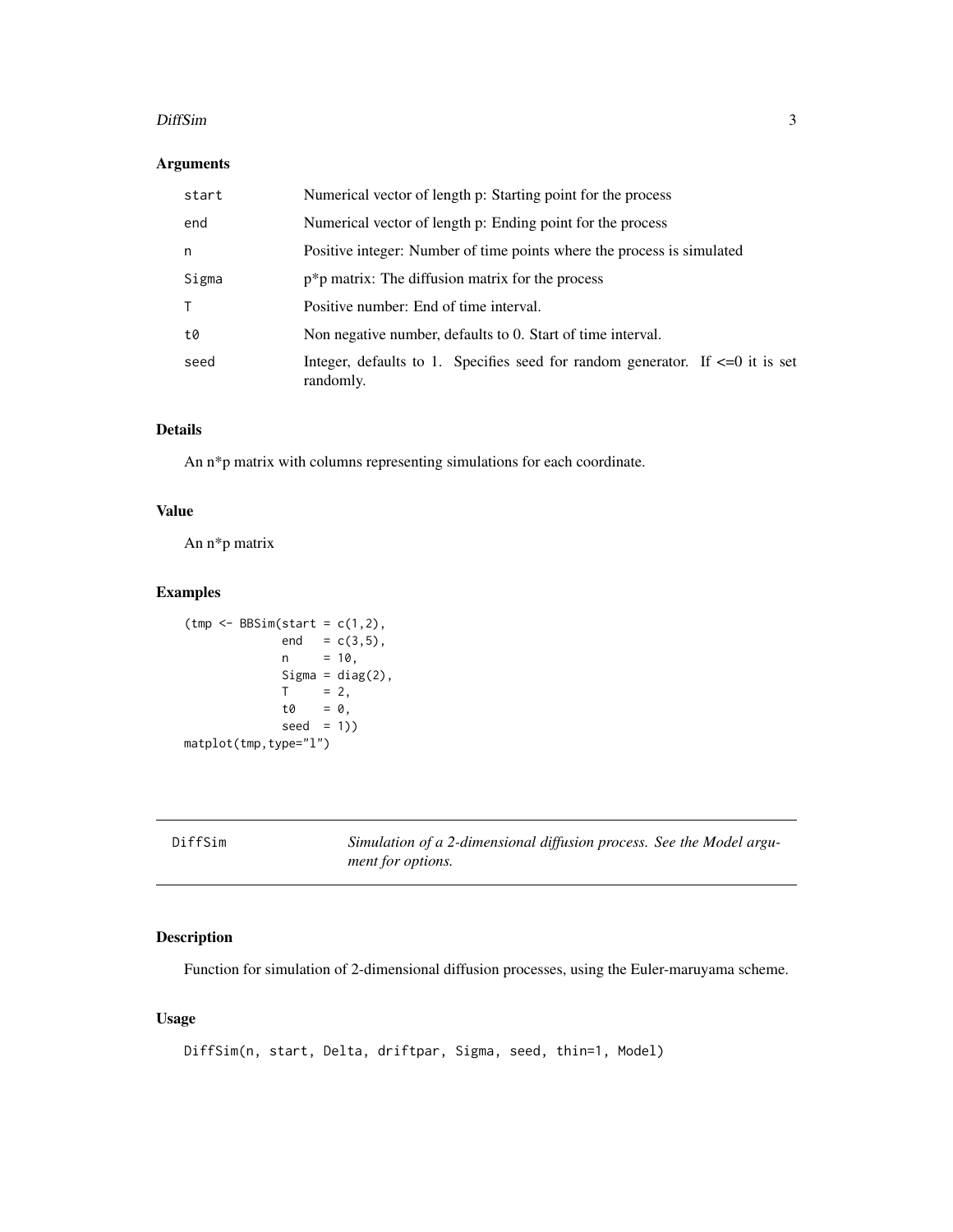#### <span id="page-3-0"></span>**Arguments**

| n        | positive integer: Length of simulation.                                                                     |
|----------|-------------------------------------------------------------------------------------------------------------|
| start    | Numerical vector: Starting point for the simulation.                                                        |
| Delta    | Numerical: Time interval between observations.                                                              |
| driftpar | Numerical vector. Parameters of the FitzHugh-Nagumo model.                                                  |
| Sigma    | $2*2$ diffusion matrix.                                                                                     |
| seed     | Integer: Gives the seed for the random number generator. If seed $\leq 0$ the seed<br>is 'randomly' chosen. |
| thin     | Integer: Output only every 'thin' simulation.                                                               |
| Model    | Character specifying the model. Currently one of 'OU', 'FHN', 'FHN5' and<br>'CIR'.                          |

#### Value

An (n/thin) by 2 matrix.

#### Examples

```
FH < - \text{DiffSim}(n) = 10000,
            start = c(1,1),
            Delta = .001,
             driftpar = c(10,0.6,1.5,0.0),
             Sigma = diag(c(.5,.3)),
             seed = 1,
             thin = 100,
            Model = "FHN")
matplot(FH,type="l")
```
Estfun *Parameter estimation for some two dimensional diffusions.*

#### Description

Applies a Gibbs sampler to parameters and augmented data for two-dimensional stochastic differential equations. Currently the Ornstein-Uhlenbeck, the stochastic FitzHugh-Nagumo model and the extended FitzHugh-Nagumo model are implemented.

#### Usage

```
Estfun(data, Delta, ImputeN = 5, seed, GibbsN = 1000,
       parknown = list(), Start = c(0,0,0,0,1,1), differPriorMean,diffPriorCovar, diffRW=diag(2), LatentPathStart,Model = NULL,
       driftPriorMean, driftPriorCovar, driftRW, LatentMeanY0 = 0,
       LatentVarY0 = 1, RWrhoPaths = 1, RWrho2PathPoints = 1)
```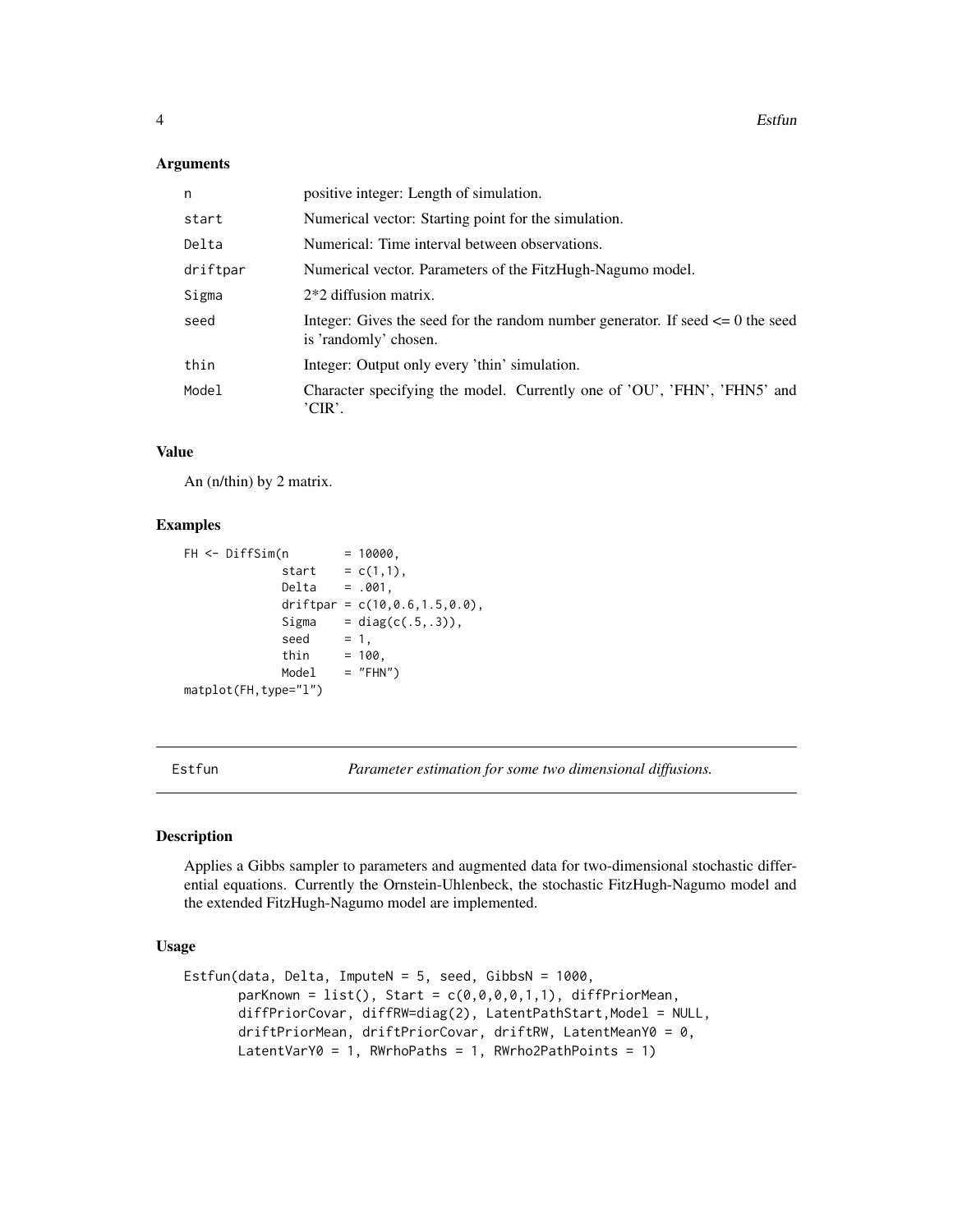#### Estfun 5

# Arguments

| data             | Data to estimate parameters from. Matrix or numeric. Dimensions must be n*1<br>or n*2 depending on whether second coordinate is observed.                                                   |
|------------------|---------------------------------------------------------------------------------------------------------------------------------------------------------------------------------------------|
| Delta            | Positive numeric: Time between observations.                                                                                                                                                |
| ImputeN          | Positive integer>=3: M-2 is the number of imputed data points between consec-<br>utive observed data.                                                                                       |
| seed             | Positive integer giving the seed for the random number generator. Defaults to<br>random.                                                                                                    |
| GibbsN           | Positive integer: Number of iterations of the Gibbs sampler.                                                                                                                                |
| parKnown         | List of named values for the known drift and diffusion parameters.                                                                                                                          |
| Start            | Numerical vector with starting values for the drift and diffusion parameters in<br>the Gibbs sampler.                                                                                       |
| diffPriorMean    | numerical vector of length 2. Prior mean for diffusion coefficients                                                                                                                         |
| diffPriorCovar   | 2*2 matrix. Prior variance for diffusion coefficients.                                                                                                                                      |
| diffRW           | Random walk variance for the MH step for the diffusion ocefficients.                                                                                                                        |
| LatentPathStart  |                                                                                                                                                                                             |
|                  | Numeric of length one or same length as Data. Starting value for the latent path.<br>If LatentPathStart is a single number then all starting values take this value.                        |
| Model            | Charater, specifying the model. Currently the only options are 'OU','FHN' and<br>'FHN5'.                                                                                                    |
|                  | driftPriorMean prior mean for the drift parameters                                                                                                                                          |
| driftPriorCovar  |                                                                                                                                                                                             |
|                  | Prior covariance for the drift parameters                                                                                                                                                   |
| driftRW          | Covariance matrix for the RW update of the drift parameters                                                                                                                                 |
| LatentMeanY0     | Prior mean for the first data point of the unobserved coordinate.                                                                                                                           |
| LatentVarY0      | Prior variance for the first data point of the unobserved coordinate. If 0, the<br>point is fixed at first value of LatentPathStart.                                                        |
| RWrhoPaths       | Numeric in [0,1]. Parameter for random walk update of the latent path between<br>observation times. The value 0 samples a BB, the value 1 keeps the current value<br>of the (skeleton) path |
| RWrho2PathPoints |                                                                                                                                                                                             |
|                  | Parameter for random walk update of the latent coordinate at observation times.<br>The value 0 samples a middle point of a BB, the value 1 keeps the current value<br>of the points         |

#### Details

More details for the help page will be added soon.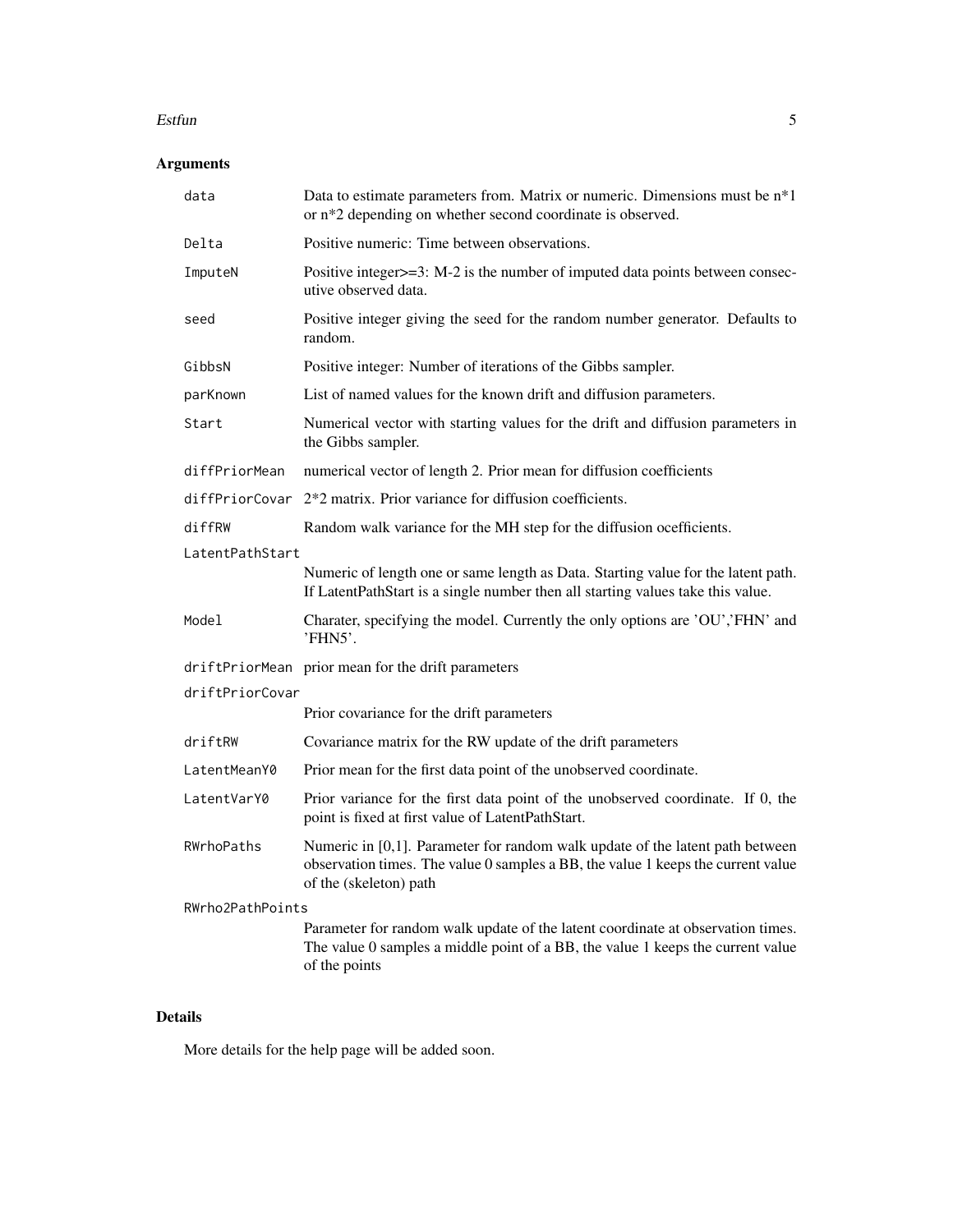# Value

An object of class BIPOD.

| Drift           | Output of the Gibbs sampler for the drift parameters.                                                                                                    |
|-----------------|----------------------------------------------------------------------------------------------------------------------------------------------------------|
| Diff            | Output of the Gibbs sampler for the diffusion parameters.                                                                                                |
| AccRate1        | Accept/reject $(1/0)$ for each path interval and each iteration of the sampler.                                                                          |
| AccRate2        | Accept/reject $(1/0)$ for each path endpoint of the latent coordinate and each iter-<br>ation of the sampler. Only valid if second coordinate is latent. |
| LatentPath      | Output of the Gibbs sampler for the endpoints of the latent path. Only valid<br>when one coordinate is observed.                                         |
| diffAcc         | Accept/reject $(1/0)$ for the MH step of the diffusion coefficient.                                                                                      |
| Info            | List with information about the estimated model.                                                                                                         |
| driftPriormu    | Prior mean of the drift parameters.                                                                                                                      |
| driftPriorOmega |                                                                                                                                                          |
|                 | Prior variance in the drift parameters.                                                                                                                  |
| driftRW         | Random Walk variance for updating drift parameters.                                                                                                      |

# Author(s)

Anders Chr. Jensen

### Examples

```
Data <- DiffSim(n=5000,
                start=c(0,0),
                 Delta=.001,
                 driftpar=c(10,5,1.5,.6),
                 Signa=diag(c(.5,.3)),
                 seed=1,
                 thin=100,
                Model="FHN")
A \leftarrow \text{Estfun}(\text{data} = \text{Data}[, 1],Delta = .001*100,ImputeN = 5,
            seed = 2,
            GibbsN = 500,
            parkDown = list("drift3" = 1.5,"drift4" = .6,"diff2" = .3),Start=c(10,10,10,10,1,1),
            diffPriorMean= c(0,0),
            diffPriorCovar= diag(2),
            diffRW = diag(c(.01, .02)),LatentPathStart = .5,
            Model="FHN",
            driftPriorMean = NULL,
            driftPriorCovar = NULL,
            driftRW = diag(4),
            LatentMeanY0 = 0,
```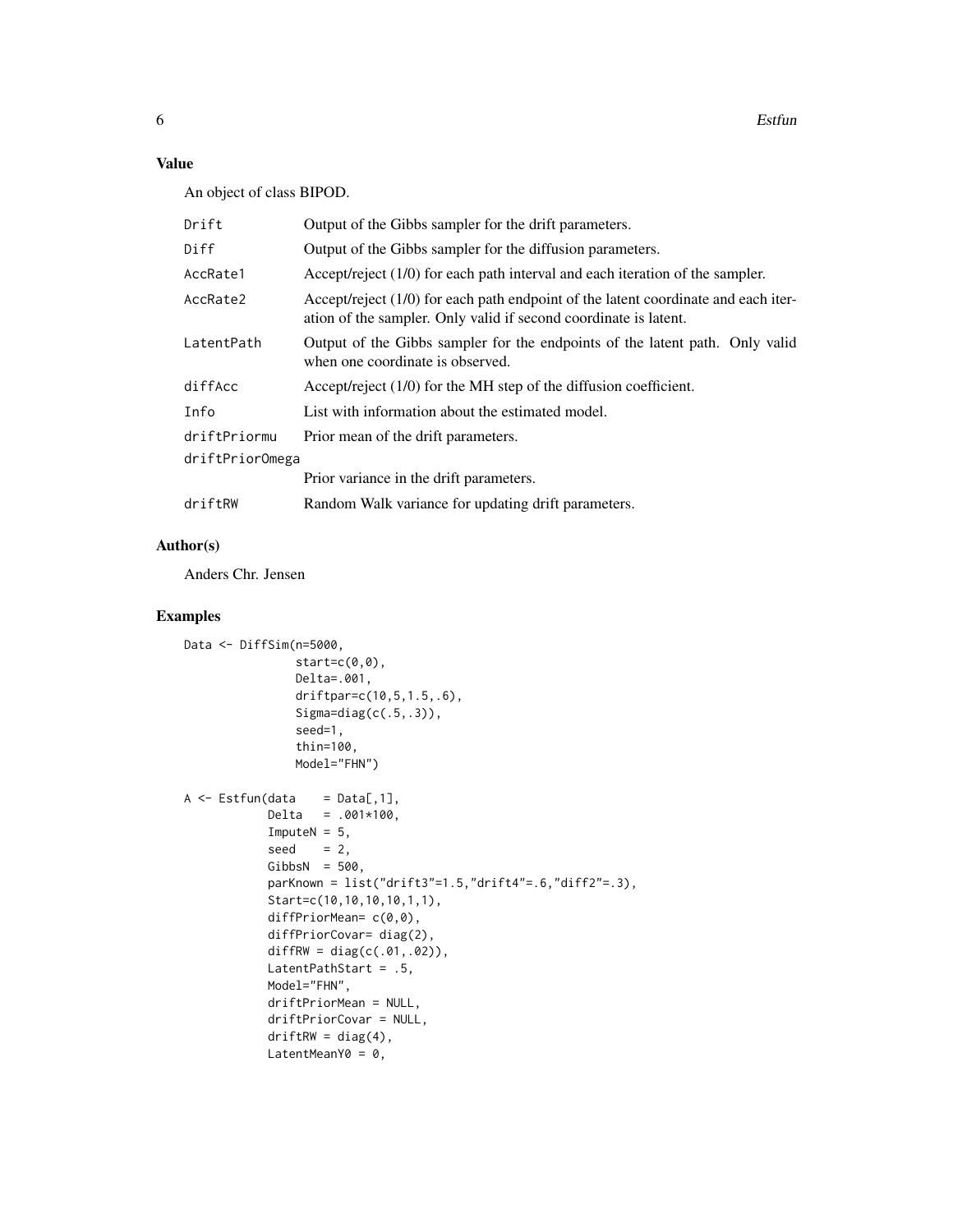```
LatentVarY0 = 1,
            RWrhoPaths = 0,
            RWrho2PathPoints = 0)
class(A);names(A)
```

```
plot(A,type="trace",interval=1,theta=c(10,5,1.5,.6,.5,.3),subset=c(1,2,5))
### plot(A,type="movie",truepath=Data[,2],speed=.01,BY=10,interval=1)
```
plot.BIPOD *Plot function for class BIPOD*

#### Description

Graphical summaries of output from Gibbs sampler

#### Usage

```
## S3 method for class 'BIPOD'
plot(x, theta = NULL, subset = NULL, type, lag = 20,interval = NULL, treshold = 0.1, speed = 0.1, true path = NULL,BY = 1, prop = c(.05, .95), diffPriorMean = NULL,
      diffPriorCovar = NULL, log = FALSE, ...)
```
#### Arguments

| X             | x: An object of class BIPOD.                                                                                                                                                         |
|---------------|--------------------------------------------------------------------------------------------------------------------------------------------------------------------------------------|
| theta         | Optional numerical vector with true parameter values.                                                                                                                                |
| subset        | Numeric vector. Which parameters should be used for plotting. Defaults to all.                                                                                                       |
| type          | Character choosing plotting type: Either "trace", "hist", "acp", "pairs", "SDtrace",<br>"accept", "movie" or "cover". See details.                                                   |
| lag           | Positive integer: Number of lags used in autocorrelation plot                                                                                                                        |
| interval      | Positive integer or numericla vector: If integer, used as burn in for the Gibbs<br>sampler. If vector, used to subsample Gibbs output. Defaults to no subsampling<br>and no burn in. |
| treshold      | Positive numeric: Cut off for acceptance rate.                                                                                                                                       |
| speed         | Positive number used for type="movie": How much time to pause between each<br>frame of the movie?                                                                                    |
| truepath      | Vector or matrix with latent data. Optional.                                                                                                                                         |
| BY            | integer: Only relevant for type="movie". How many frames to skip for each<br>iteration?                                                                                              |
| prop          | Numeric vector with values between 0 and 1: Only relevant for type="cover".<br>Specifies quantiles for the sampled paths                                                             |
| diffPriorMean | Numeric of length 2, only for type=="hist". The prior mean for the diffusion<br>coefficients.                                                                                        |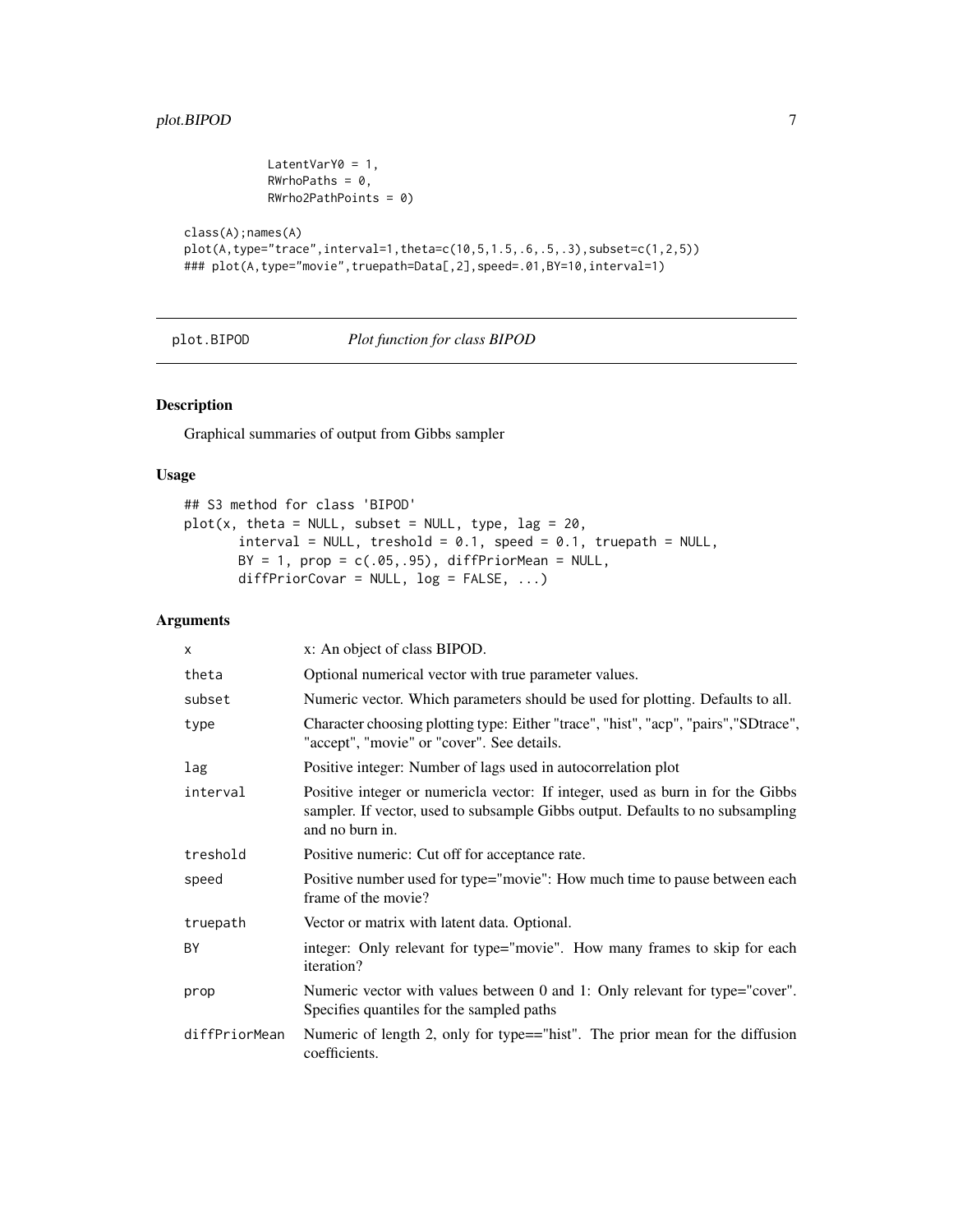<span id="page-7-0"></span>

|     | diffPriorCovar $2*2$ matrix, only for type=="hist". The prior covariance for the diffusion coeffi-<br>cients.                                     |
|-----|---------------------------------------------------------------------------------------------------------------------------------------------------|
| log | Boolean, only for type=="hist". If TRUE, the prior density and the estimate of<br>the diffusion coefficients are log transformed before plotting. |
| .   | Additional arguments to be passed to matplot, density or acf.                                                                                     |

# Details

Different 'type'-argument gives different plots. More details to come...

ShowModels *Prints form of supported stochastic differential equations*

#### Description

Print function displaying the model structures currently supported. Used to fix the parametrization of the parameters.

#### Usage

ShowModels(Model)

#### Arguments

Model Character specifying the model. Current options are "OU" for the Ornstein Uhlenbeck process, "FHN" for the stochastic FitzHugh-Nagumo process "FHN5" for the extended FitzHugh-Nagumo model and "CIR" for the Cox-Ingersoll-Ross model.

#### Details

This function is used to identity the parameter names in the supported models. This is necessary when specifying the "parKnown" argument in the "Estfun" function.

#### Value

List with three entries:

| Model  | $A2$ <sup>*</sup> 1 Matrix with character entries. |
|--------|----------------------------------------------------|
| Ndrift | Numeric giving the number of drift parameters      |
| Ndiff  | Numeric giving the number of diffusion parameters  |

### Examples

ShowModels(Model="FHN")